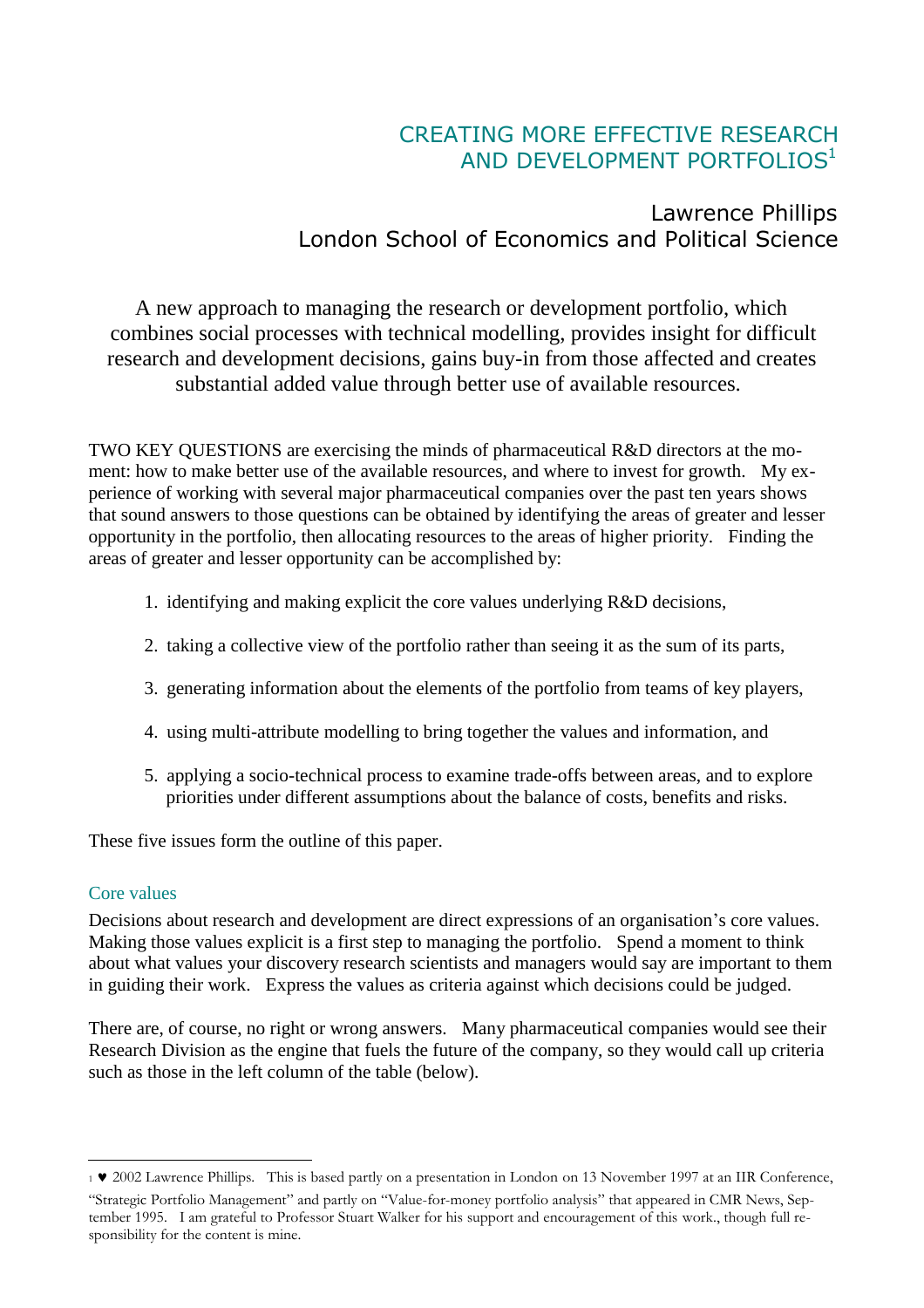| Discovery Criteria                              | Late Development Criteria               |
|-------------------------------------------------|-----------------------------------------|
| Potential for commercial return                 | Commercial value, financial value,      |
|                                                 | shareholder value, net present value    |
| Meeting an unmet medical need                   | Meeting an unmet medical need           |
| Innovativeness                                  | Innovativeness, product superiority     |
| Patent position                                 | Protecting the base business and        |
|                                                 | maintaining existing franchises         |
| Enhancing the science base                      | Potential to evergreen or grow the      |
|                                                 | product                                 |
| Number of candidates likely to be $\Box$        | Establishing a new franchise            |
| generated                                       |                                         |
| Likely cost of developing the candi- $\Box$     | Geographic extension                    |
| date                                            |                                         |
| Time to create a development candi-<br>U.       | Time to market                          |
| date                                            |                                         |
| Discovery feasibility or doability in<br>$\Box$ | Risk, confidence, probability of regis- |
| achieving a development candidate               | tration                                 |

Ask this same question of people working on compounds in early development and the answer depends on whether sufficient resources are available to test every candidate received from discovery research. If so, then the only criterion is to reduce risk as quickly as possible, discarding unpromising candidates before they begin to eat up resources. If not, then the criteria will begin to look more like those used in late development, as shown in the right column of the table.

Comparing these two lists shows some overlap, but considerable differences. Even the first, relating to commercial attractiveness, is usually realised for late development candidates as a net present value figure, whereas for discovery work it is much too early to make any informed calculations.

But don't all these criteria eventually reduce to some measure of financial value? For example, doesn't an innovative compound that meets a medical need lead to financial return? Why, then, bother to consider these other values? I would like to propose two arguments for considering a mix of values.

The first begins by asking you to consider a hypothetical comparison for your company. Suppose you are comparing the further development of two compounds, A and B. Both will require exactly the same amount of development resource, and current estimates of their commercial value show their net present values are identical. However, compound A meets an unmet medical need to a greater extent than B. If resources were limited so that you had to prioritise the compounds in the portfolio, would you have any preference for A or B? If your answer is "yes", then medical need must contribute value to the organisation other than its financial value. Perhaps the value is in the satisfaction of knowing that the quality of people's lives is being improved, or in the image it creates for the organisation, or in the demonstration of being a scientifically-advanced company that can therefore attract top-rank scientists. Whatever the reason, if you have a preference for A over B, then medical need is contributing non-monetary value. It can contribute monetary value as well, and so the monetary and non-monetary values may be correlated, yet they are still separate values. Suppose, now, that A and B are identical for development cost, net present value and medical need. Are there other considerations that might lead you to prefer one over the other? By answering that question, particularly with reference to past decisions, you can begin to make explicit the nonmonetary values that underlie decisions in your organisation.

My second argument starts with the observation that shareholder value has become the sole criterion pursued by many companies, usually because they are concerned about their status in the fi-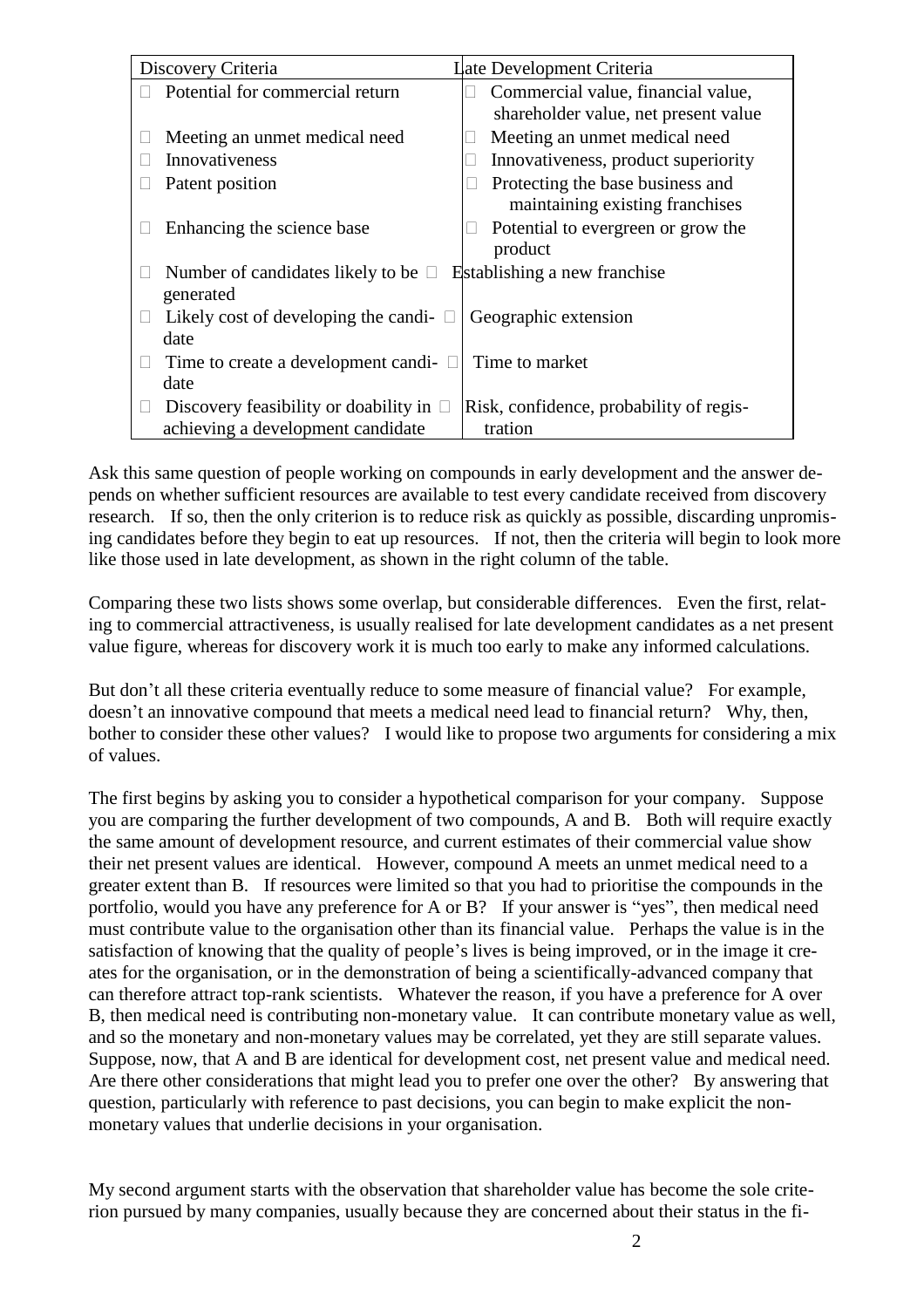nancial markets of the world. The single-minded pursuit of shareholder value is, of course, an active decision made at the top of the organisation. However, a case can be made that shareholder value cannot in the long run provide the driving force for an organisation, that the creation of shareholder value is the result of managing the organisation effectively in pursuit of criteria that reflect the core values. In short, shareholder value is the cart, not the horse.

Several years ago one of my PhD students examined the records of many strategy models I had developed for a number of organisations at different levels of management. In all cases options had been evaluated against a mix of hard and soft criteria. Hard criteria included profit, market share, revenue growth, etc., while soft criteria covered future potential, image, synergy, confidence, etc. He found that in weighting the relative importance of those hard and soft objectives middle managers placed about 60% of the total weight on the hard criteria, and 40% on soft. At the top of the organisation, those percentages reversed: 40% on hard and 60% on soft criteria. This led me to formulate the hypothesis that senior executives steer the organisation against the soft objectives, and they use the hard criteria to keep score on how well they are doing.

A recent study by Collins and Porras (1996) confirms this view. They compared 18 visionary US companies with 18 companies that were just successful or enduring, to discover how they differed. Merck was paired with Pfizer, Johnson & Johnson with Bristol-Myers Squibb, 3M with Norton, General Electric with Westinghouse, Hewlett-Packard with Texas Instruments, Walt Disney with Columbia, etc.

Their research found that:-

"Contrary to business school doctrine, "maximizing shareholder wealth" or "profit maximization" has not been the dominant driving force or primary objective through the history of the visionary companies. Visionary companies pursue a cluster of objectives, of which making money is only one— and not necessarily the primary one." p. 8.

If not money, then what force aligns resource allocation in these visionary companies? Collins and Porras found that it is their core values or ideologies. Merck pursues advances in medical science and help to humankind; it gave away Mectizan, its drug that cures river blindness. Johnson and Johnson is explicit about its values in a Credo that recognises it is responsible to the users of its products, to its workers, to its managers, to the surrounding communities, and finally to its stockholders, to whom a "fair return" is promised. Among other things, 3M values innovation; General Electric, improving the quality of life through technology and innovation; Hewlett-Packard, technical contributions in their fields of involvement; Walt Disney, continuous progress. Such statements are either absent in the merely successful companies, or are not a living part of the culture of the organisations.

In short, identifying areas of greater and lesser opportunity in the portfolio requires not just a single monetary criterion against which to make that judgement, but several criteria, most of which will be considered 'soft'. These soft objectives are the means to achieving hard results, and it is the pursuit of these means objectives that motivates people, so is more likely to lead in the long run to the end objective of monetary return. To deal explicitly with soft criteria it is not necessary to develop models that translate outcomes on soft objectives into monetary ones. Later I will show how multiattribute decision analysis can handle means objectives along with end objectives, as well as deal with uncertainty about the outcomes, all in the service of identifying the inequalities of opportunity in the portfolio.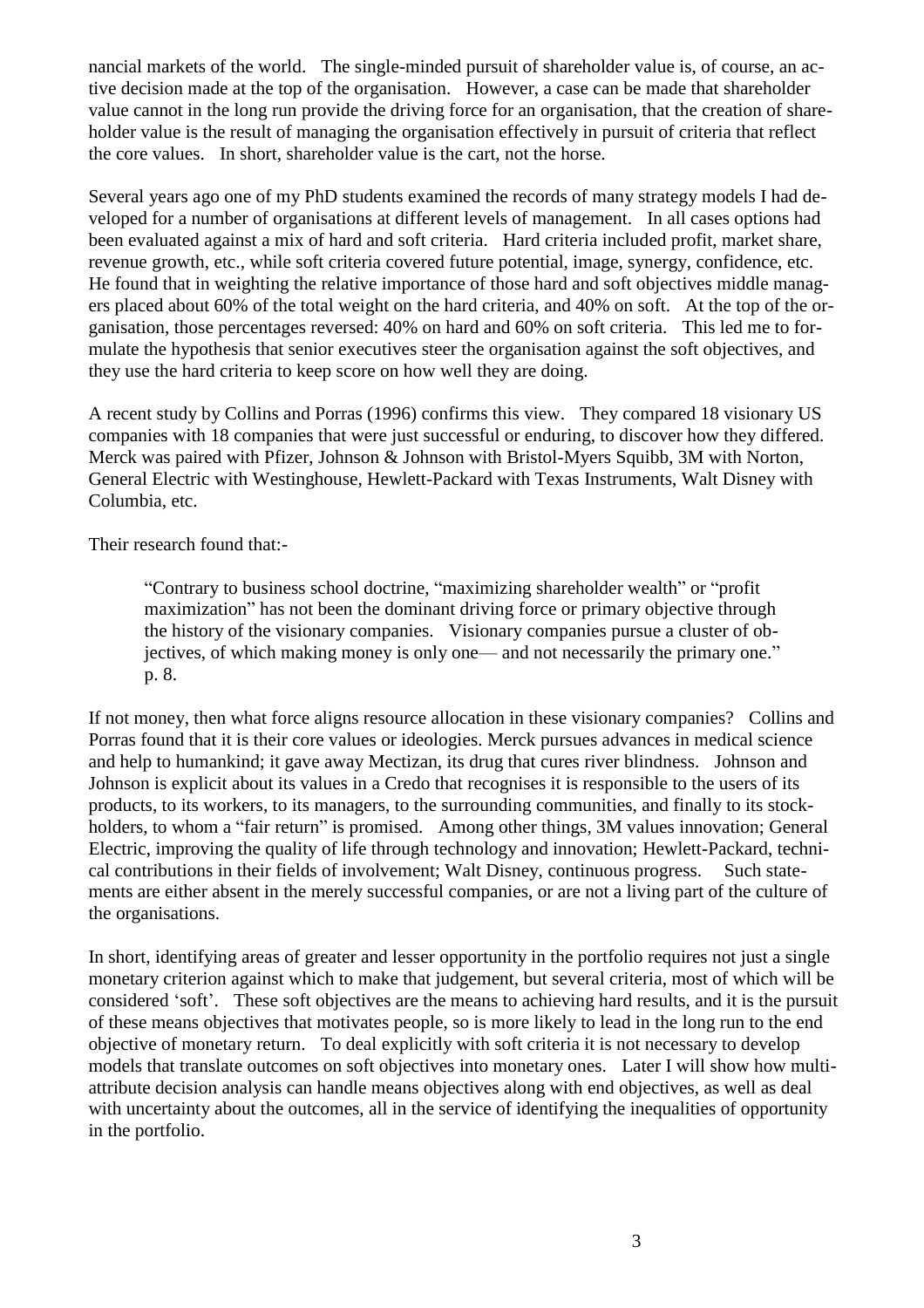#### A collective view

Why are inequalities of opportunity the key? The answer can be found in the 'commons dilemma', named after the overgrazing centuries ago in England caused by too many animals for the available pasture land, which was then held in common. It was in the best interest of each farmer to add more animals, for his individual profit more than offset the loss of grazing lands, but collectively this worked to the disadvantage of all the farmers as the shared land was over-grazed.

Today, the same phenomenon is responsible for the decline in fish stocks around the world; each nation is fishing in its own best interests, with collectively-adverse consequences. The commons dilemma makes clear that individually optimal solutions are not collectively optimal. Applied to research or development projects, this implies that any approach which optimises decisions on an area-by-area, a compound-by-compound or a project-by-project basis is bound to create a suboptimal portfolio.

What is the solution? The dilemma can be resolved by looking at trade-offs between areas. This can be done only if options are generated for each area, some requiring more resource than at present, and others requiring less. If each area presents only a single strategy or plan, then there is no scope for trade-offs, and senior managers can do little more than tinker with the areas, squeezing out a little here to fund modest growth there. But this approach is far from solving the commons dilemma, and has led to trickle funding in many R&D divisions when opportunities exceed resources. Only if heads are lifted above individual silos so the territory can be surveyed and the more promising patches identified, can resources be allocated to better effect. The key, here, is two-fold: creating options within areas and judging trade-offs between areas.

#### **Teams**

Creating options is better done by teams than individuals, particularly where the teams are composed of people representing many perspectives on the issues. A discovery research team might include the team leader, chemists, biologists, biochemists, technology specialists, disease state experts, franchise managers, clinicians and planners. Perspectives in a development team could represent the relevant scientific and technology disciplines, financial and commercial views, regulatory concerns, clinical experience, and so forth. The group can pool information, challenge each other's judgements, and carry out peer review on the spot. When the work of many teams is complete, then another group, composed of the team leaders and senior managers, can best judge the trade-offs between the areas.

The reason for working in multi-functional teams is simply this: the outputs of a group of people working together can be better than outputs created by even the best individual in the group. Many heads truly can be better than one, but only under certain conditions. Recent research shows that a group can out-perform its members if three conditions are met: impartial facilitation of the group process, modelling, and instant playback of model results so the group can learn and modify its work (Regan-Cirincione, 1994). These are all aspects of the socio-technical process I describe below.

### Multi-attribute decision analysis

So far I have been arguing for consideration of multiple values and for many perspectives to be brought to bear on issues of portfolio prioritisation and resource allocation. Does this not complicate analysis of the portfolio? Since 1976 the answer has been 'no'; a theory and workable technology exist for dealing with such complexity. It is called multi-criteria decision analysis (MCDA), first described by Keeney and Raiffa (1976), though Goodwin and Wright (1998, Chapters 2 and 12) is a briefer introduction.

The key idea in MCDA is to break down a complex problem involving multiple objectives into four elements: objectives expressed as several criteria, options, evaluations of the options on the criteria,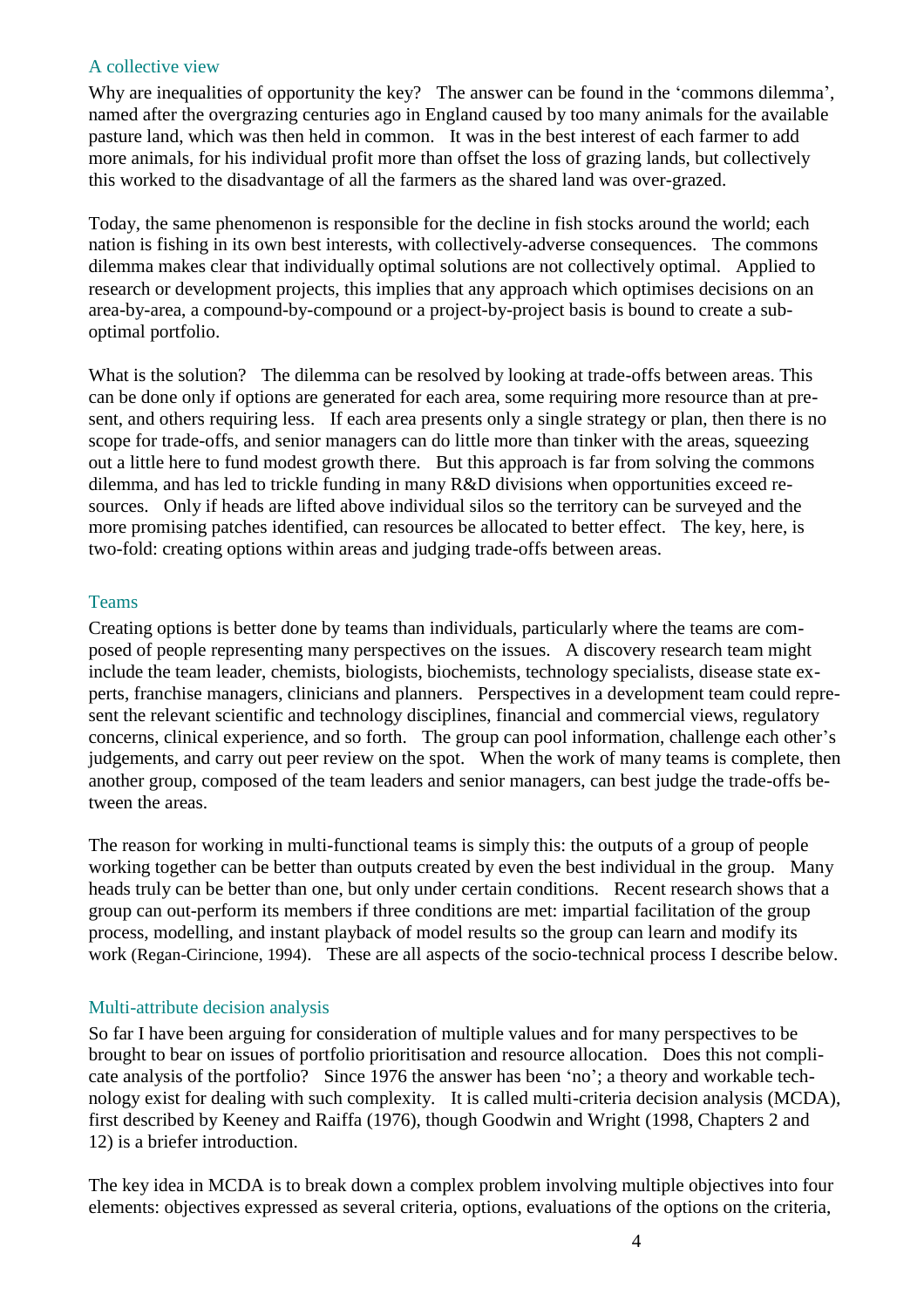and weights to reflect the relative importance of the criteria. Applying simple weighted averaging mathematics allows single overall evaluations to be determined for the options, which shows their relative standing on a scale of preference.

For portfolio work in the pharmaceutical industry, the criteria are drawn from the core values of the organisation and from objectives set by the research and development divisions. In this way, the process links to corporate objectives. One criterion that is common to all pharmaceutical companies is some indication of monetary value. In discovery research, this is often expressed as the potential for financial return. For late development, including additional development of marketed products, the criterion is usually net present value. Additional criteria cover medical need and the probability of reaching a clearly-defined goal. No more than six criteria are usually necessary.

Options are defined strategically, as statements of what could be done in an area and why, rather than how to do it and by when. For discovery research, the areas are usually defined as therapeutic areas, and the options map out whole sequences of activities, assuming all are successful, until a development candidate is produced. Additional areas might cover new technologies and feasibility studies. For development, where the goal is registration of a compound, the areas are compounds or projects, perhaps with the addition of areas covering technology, studies or other major uses of development resource.

Evaluations of the options on the criteria, whether they are based on net present value calculations, other numerical measures or directly-expressed judgements, are all converted to value scales, the common metric used in MCDA. These might be interval scales (where the zero-point and unit of measurement are arbitrary, as in Fahrenheit or Celsius temperature) or ratio scales (only the unit of measurement is arbitrary, as in length or mass), or any mixture of the two. Thus, both hard data, where it is available, and judgement can be accommodated in MCDA.

Finally, weights on the criteria usually reflect higher-level concerns about the portfolio. For example, gaps in the development pipeline might lead to more weight being placed on the discovery research criterion of time to create a development candidate. Thus, weights solve the organisational issue that not all criteria are equally important for all areas, while also addressing the technical issue of equating the units of measurement from one scale to the next to make all scales comparable.

The model puts all this information together, thereby using the teams' judgements and assessments, to construct the best portfolios of strategic options for a given level of total resource. The model used is implemented with the Equity software, developed at the London School of Economics in the 1980s for prioritisation, resource allocation and budgeting (ELSE, 2002). Inputs to the model consist of separate multi-attribute models, of the form described by Edwards and Barron (1994), for each area, and the trade-off weights. Avoiding the complexity of decision trees, yet accomplishing the same result, the MCDA model is simple but not simplistic, transparent and easily understood.

The basis for prioritising the options is deceptively simple, though it could be carried out differently for the development and discovery portfolios. For development portfolios, the usual approach is to calculate the total cost and total risk-adjusted benefit associated with each option, determine the ratio of the benefit to the cost, and orders the options from the one with the largest ratio to the one with the smallest. This value-for-money ratio establishes, with a single figure, the overall priority of each option. For the discovery portfolio, it might be more appropriate to calculate the ratio of the overall benefit to the risk, where risk may itself be a complex combination of several factors.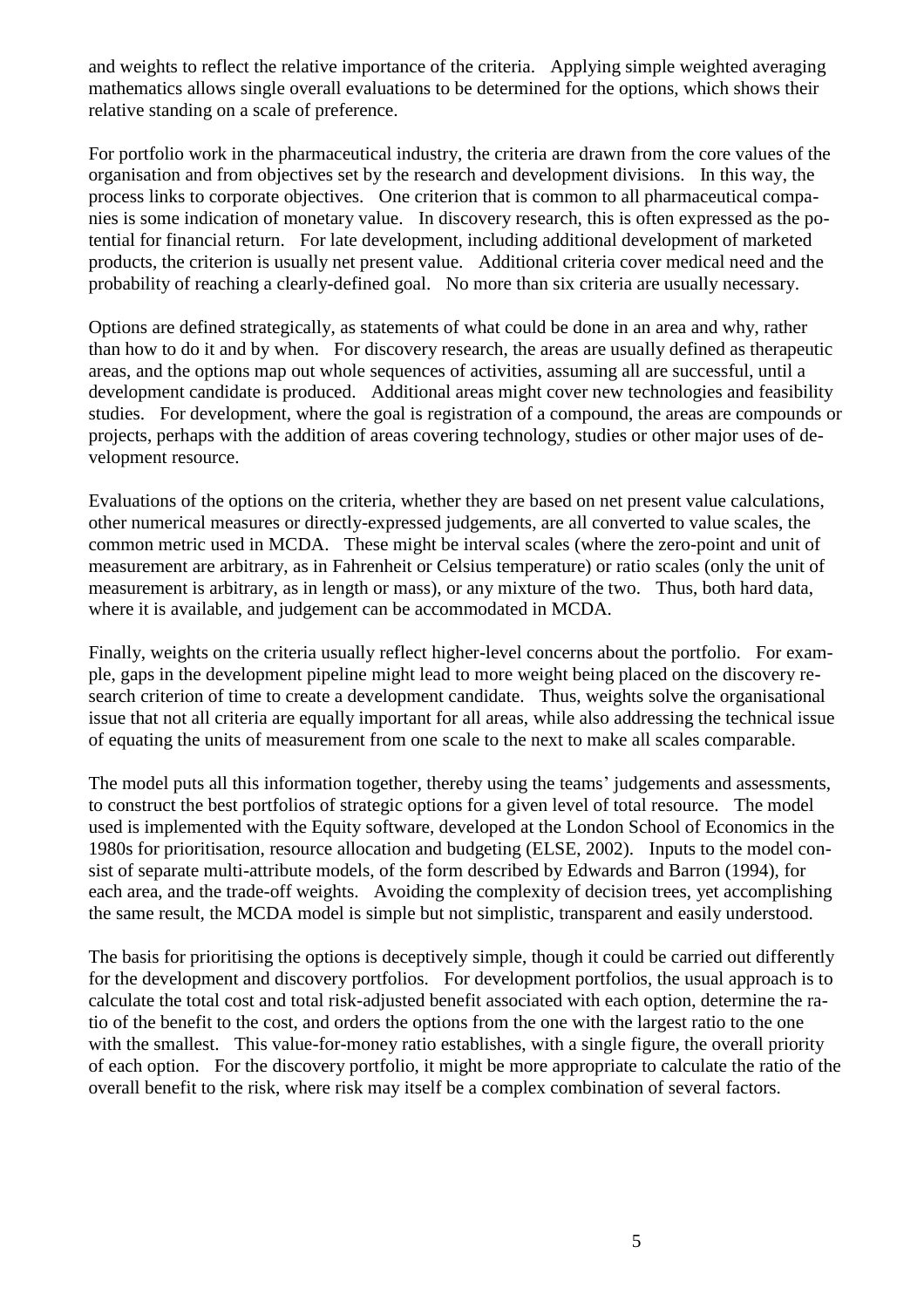The most important output of this modelling is shown in the figure below, illustrated for one pharmaceutical company's development portfolio. The horizontal axis shows increasing total resource, in this case forward research spend, for all projects across 21 compounds. The vertical axis shows risk-adjusted total benefit, where benefit is a combination of several criteria. Any point on the



curve represents the best portfolio for that level of total resource, where a portfolio consists of a collection of projects drawn from across the compounds, shown by all points to the left and down. The portfolio of projects that are currently underway is shown at point P; that portfolio is clearly not best, an example of the commons dilemma. A better portfolio, costing about the same but showing greater benefit, is indicated at point B. Equity showed that to move from the current portfolio to the better one would involve cutting six currently-funded projects and using the resource to fund 45 new projects. The benefit lost from dropping the six projects would be recovered and added to by the 45 projects.

The increase in expected net present value by moving from the P to B position for this case was more than \$2 billion in expected (probability weighted) net present value. Experience shows that the difference between the P and B portfolios is on average 30%, and can be as large for a major pharmaceutical company as the equivalent of a blockbuster drug!

The computer also moved horizontally to the left of point P to find a cheaper portfolio, C, at no loss of benefit, but this company was not interested in investing less. Note that any point on the curve between C and B is expected to yield more benefit at less cost than the current portfolio.

The MCDA approach is much to be preferred to the scoring systems that many R&D organisations have invented to prioritise projects and programmes of work. The main problem with these homegrown systems is that they are theoretically unsound, so they usually fall into disuse as their failings become evident. There are many ways to evaluate projects and programmes, but only a few ways to do it correctly. This is an area where consulting experts is essential. Home grown evaluation systems created by chemists, biologists and other scientists are no more likely to work than a drug developed by a specialist in decision analysis.

#### A socio-technical process

These four elements, values, a collective view, teams and MCDA, all come together in an approach that is both social and technical. The social element brings appropriate multi-functional teams of people together to work on that part of the portfolio which is relevant to their expertise. A Steering Committee, which includes the R&D Director, provides overall strategic guidance for the prioritisation process. A Project Group implements the process. Working Teams for discovery research are usually formed around therapeutic areas, and around projects for development, though other disciplines, such as technology, might be included.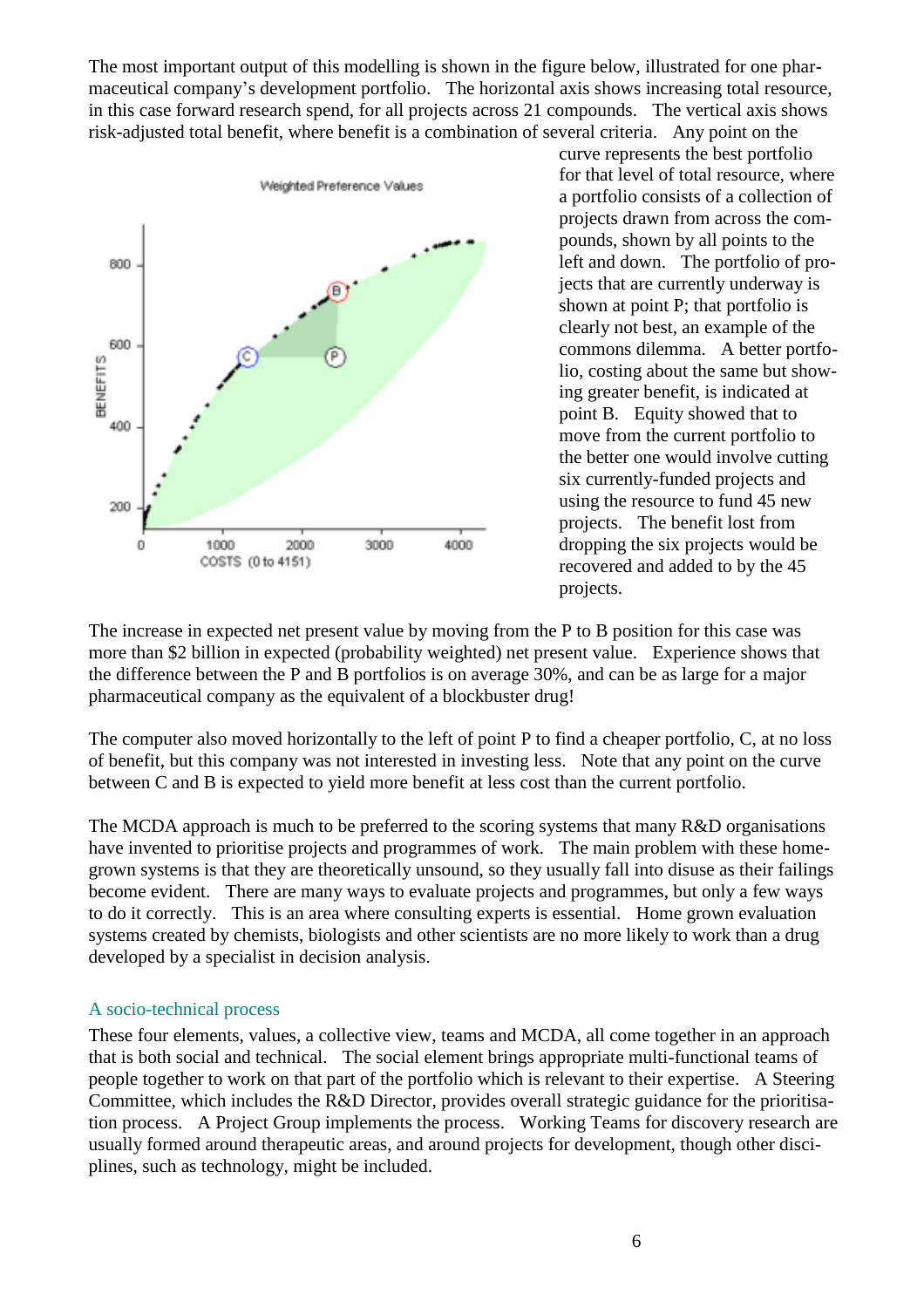Implementing this socio-technical approach starts with briefings of senior executives to explain the approach, and to engage them in enough hands-on modelling for them to see how the technical aspects work, to experience the social benefit from working in teams, to identify the cost, benefit and risk criteria, and to achieve their commitment to the approach. Next, the bounds of the target portfolio are defined, and Working Team members for each therapeutic area or compound are identified, with careful attention to ensuring breadth of perspective on all aspects of the therapeutic area or compound through its discovery, development, registration, marketing and post-marketing phases.

A Kick-off meeting then launches the process, shows the team leaders what their responsibilities are and what preparation is required, and engages the whole group in further development of the cost, benefit and risk criteria. Following the Kick-off, separate meetings are held with each team to generate the options and assess them against the objectives. The teams create the separate MCDA models that form one input to Equity. The completed work of the teams is then subjected to peer review by senior managers and, where possible, by outside, impartial experts. Revisions then go forward to a Merge meeting, where trade-offs between the areas are assessed, and relative weights to the criteria are assigned. Here the role of senior staff becomes particularly important, for they are in a better position than the project teams to see the 'big picture' and to recognise the differences between areas. This weighting process completes the technical work, and provides sufficient information for Equity to combine the work of the teams and identify the best combinations of strategic options at different levels of total resource.

Numerous sensitivity analyses are conducted, allowing participants to explore the priorities under different assumptions about the relative importance of the criteria and of the areas themselves, and to test the effects of differences in judgement. This process shows that many differences of opinion and much inadequacy in the available data makes no difference whatsoever to priorities about the strategies. All this is done on-the-spot in the Merge meeting. Computer output is projected so everyone can see the results immediately, and any unease about the results is explored to determine why. The purpose of the explorations is to help the group develop a sense of common purpose about the way forward. After the Merge meeting, time is required for reflection, leading to refinements that capture new insights about the portfolio. Decision makers meet, using this work to inform decisions about revising priorities, agreeing the composition of the portfolio and allocating resources.

The process is designed to ensure active participation of all those involved. All meetings are working meetings, conducted in the "here and now"; prepared presentations and fixed agendas are kept to a minimum. Team meetings and the Merge meeting are facilitated by outside specialists in decision technology and group processes. They bring an impartial view, which helps the groups to maintain a strategic perspective on their work and to stay focused on the task at hand (Phillips and Phillips, 1993). People are encouraged to express their views, however contrary they may seem, and to test the emerging group understanding against their own experience and intuition. The sense of unease expressed by individuals helps to fuel discussion and to stimulate creativity. New ideas and thinking "out of the box" are valued. With the exception of net present value calculations, no back-room modelling is done— all computer modelling is conducted on-line, live, as the group works, with no "black box" calculations. Opportunity is given to revise and improve the teams' work before the merge meeting. As I mentioned earlier, the goal of this process is to create a shared understanding of the portfolio without requiring consensus, a sense of common purpose about the areas of greater and lesser opportunity that leaves scope for disagreement, and a commitment to the way forward that encourages individual initiative.

The process, which is known to decision analysts as decision conferencing (Phillips, 1989), goes a long way to resolving the tension between individual and organisational views about the best way forward. Research at the State University of New York at Albany has shown that the approach is particularly valued in organisations that are open and receptive to change (McCartt & Rohbaugh,1995).